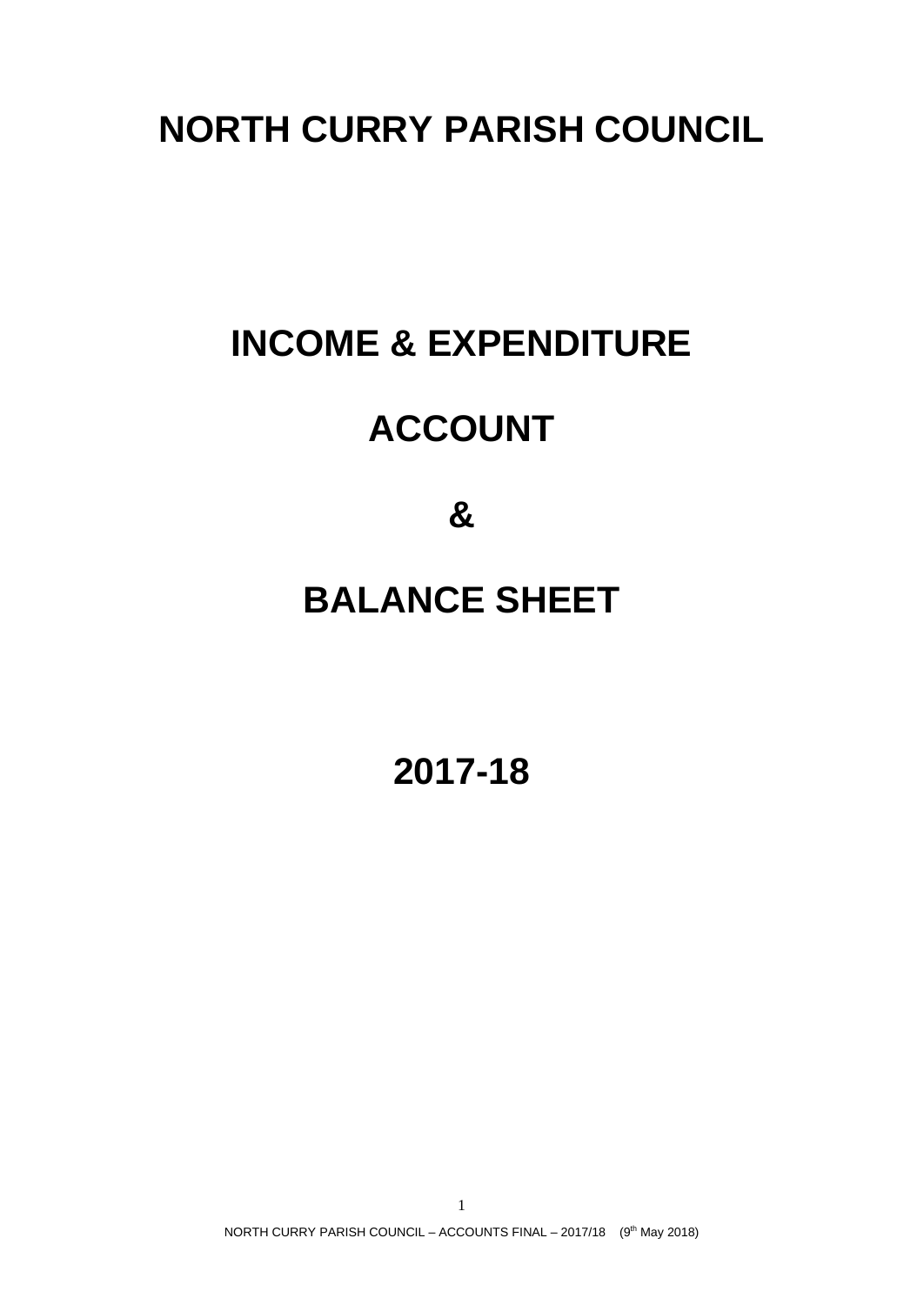### **NORTH CURRY PARISH COUNCIL**

#### **INCOME & EXPENDITURE ACCOUNT & BALANCE SHEET**

#### **2017 / 2018**

#### **INTRODUCTION**

The Council's financial accounts for the year ended 31st March 2018 are set out on pages 3 to 6. The accounts include various explanatory notes.

These accounts are unaudited.

These Accounts have been approved by resolution of the Parish Council at the meeting held on May 9th 2018.

Mrs. B Wellwood Responsible Finance Officer

9<sup>th</sup> May 2018

North Curry Parish Office, Town Farm Stable, Town Farm, North Curry, TA3 6NP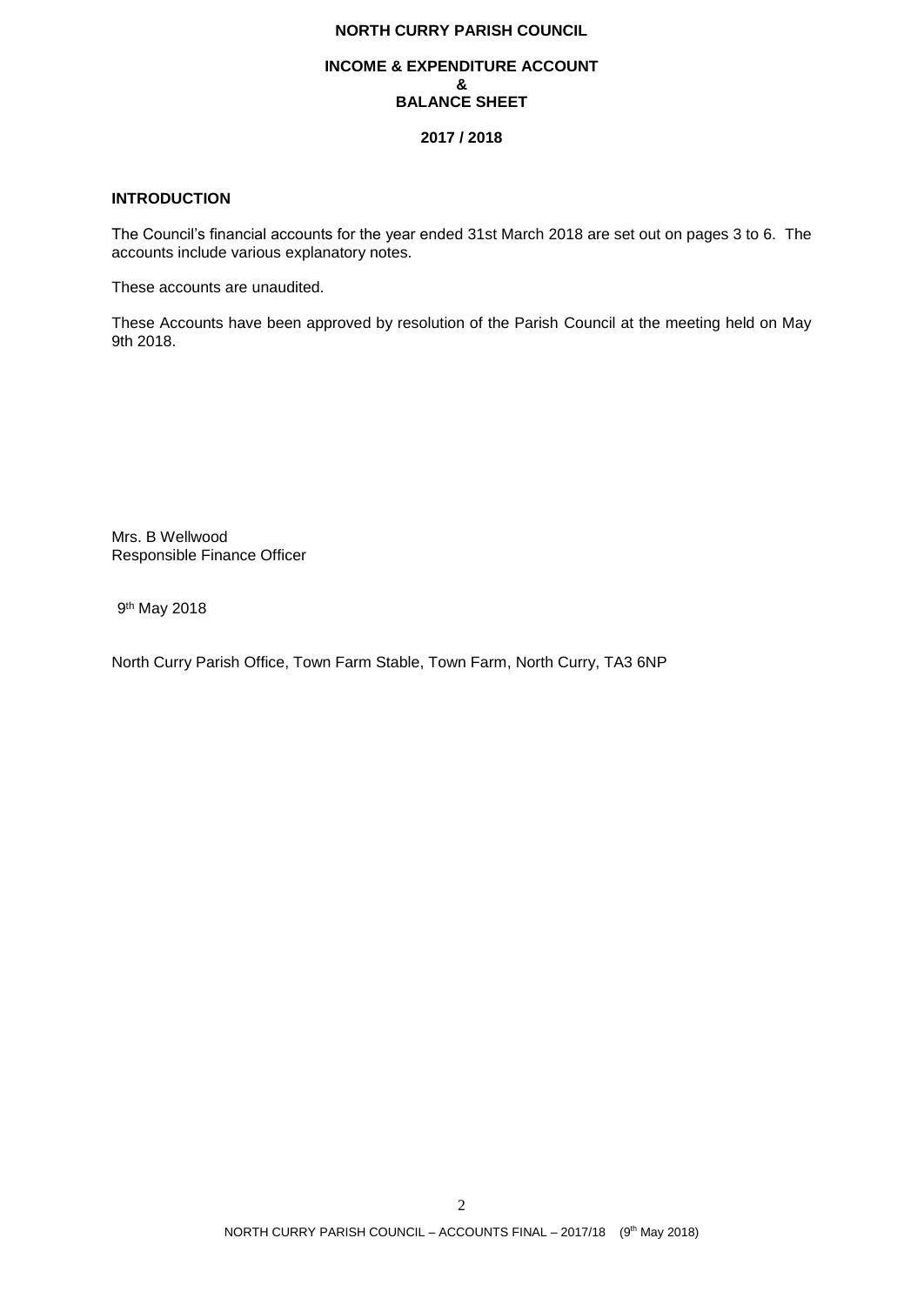### **NORTH CURRY PARISH COUNCIL INCOME AND EXPENDITURE - 2017/18**

| Year ended<br><b>31st March 2017</b> |           | Year ended                                   |          |                        |
|--------------------------------------|-----------|----------------------------------------------|----------|------------------------|
|                                      |           |                                              |          | <b>31st March 2018</b> |
| £                                    | £         |                                              | £        | £                      |
|                                      |           | <b>INCOME</b>                                |          |                        |
| 17150.00                             |           | Precept                                      | 17312.00 |                        |
| 287.05                               |           | Allotments                                   | 259.05   |                        |
| 17874.07                             |           | Grants                                       | 7626.49  |                        |
| 2500.00                              |           | Stable Rent                                  | 5000.00  |                        |
| 2275.92                              |           | Stable Income                                | 14422.41 |                        |
| 267.43                               |           | Sundry                                       | 4.43     |                        |
| 539.28                               |           | <b>Bank Interest</b>                         | 559.98   |                        |
|                                      | 40,893.75 | <b>Total Income</b>                          |          | 45,184.36              |
|                                      |           | <b>EXPENDITURE</b>                           |          |                        |
| 4088.89                              |           | Administration (see below)                   | 5176.00  |                        |
| 1010.95                              |           | Allotments                                   | 186.89   |                        |
| 860.00                               |           | Parish Trees                                 | 0.00     |                        |
| 8463.87                              |           | <b>Clerks Employment Costs</b>               | 8542.79  |                        |
| 0.00                                 |           | <b>Community Speedwatch</b>                  | 0.00     |                        |
| 619.50                               |           | Dog Bins                                     | 444.60   |                        |
| 0.00                                 |           | Donations                                    | 0.00     |                        |
| 3000.00                              |           | <b>Facility Development</b>                  | 0.00     |                        |
| 992.29                               |           | Footpaths                                    | 753.60   |                        |
| 4381.00                              |           | Grants                                       | 10674.87 |                        |
| 0.00                                 |           | Jubilee 2012                                 | 0.00     |                        |
| 243.98                               |           | <b>Office Equipment</b>                      | 22.89    |                        |
| 527.21                               |           | Repairs and Maintenance                      | 163.00   |                        |
| 352.93                               |           | Queen Square                                 | 404.45   |                        |
| 15.58                                |           | Signs and Noticeboards                       | 0.00     |                        |
| 0.00                                 |           | <b>Transfer to Deposit Protection Scheme</b> | 0.00     |                        |
| 0.00                                 |           | Village Newsletter                           | 509.20   |                        |
| 0.00                                 |           | <b>Welcome Booklet</b>                       | 0.00     |                        |
| 17.97                                |           | White Street planting                        | 0.00     |                        |
|                                      |           | Stable expenditure                           | 13046.50 |                        |
|                                      | 24574.17  | <b>Total Expenditure</b>                     |          | 39,924.79              |
|                                      |           |                                              |          |                        |
|                                      | 16,319.58 | <b>SURPLUS/(DEFICIT) FOR THE YEAR</b>        |          | 5,259.57               |
|                                      |           | <b>ADMINISTRATION</b>                        |          |                        |
| 200                                  |           | Audit                                        | 200.00   |                        |
| 0.00                                 |           | <b>Election Charges</b>                      | 0.00     |                        |
| 155.87                               |           | Information Technology                       | 106.87   |                        |
| 498.57                               |           | Insurance                                    | 526.76   |                        |
| 31.11                                |           | Postage                                      | 45.77    |                        |
| 971.07                               |           | <b>Premises Costs</b>                        | 2504.31  |                        |
| 404.59                               |           | <b>Printing &amp; Stationery</b>             | 255.81   |                        |
| 0.00                                 |           | <b>Publications</b>                          | 0.00     |                        |
| 299.30                               |           | Room Hire                                    | 366.02   |                        |
| 620.72                               |           | Subscriptions                                | 660.18   |                        |
| 584.15                               |           | Sundry                                       | 126.83   |                        |
| 323.51                               |           | Telephone                                    | 329.57   |                        |
| 0.00                                 |           | Travel & Training                            | 105.00   |                        |
|                                      |           | Error correction                             | $-51.12$ |                        |
| 4088.89                              |           | <b>Total Administration</b>                  | 5176.00  |                        |
|                                      |           | 3                                            |          |                        |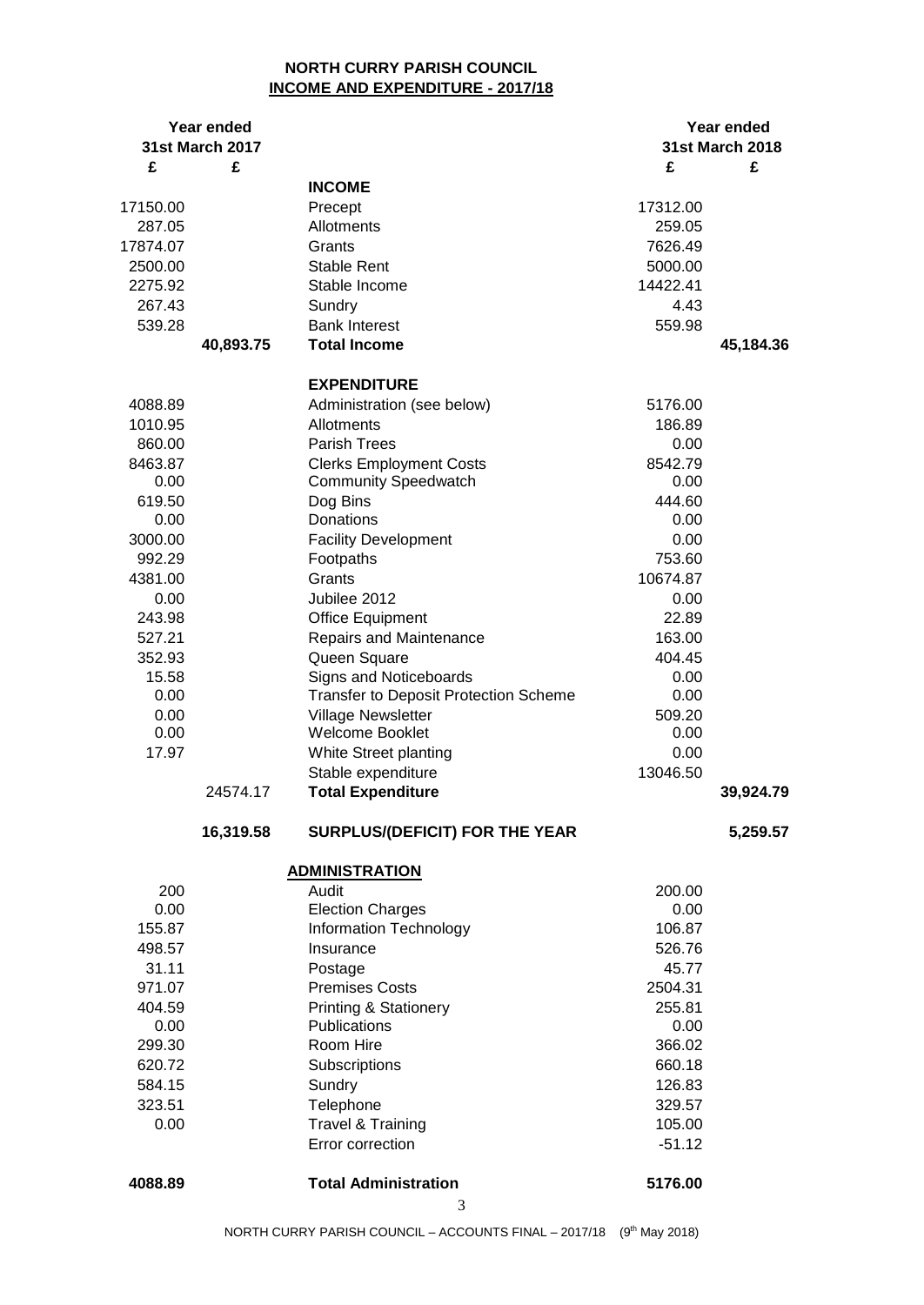#### **NORTH CURRY PARISH COUNCIL**

#### **BALANCE SHEET - 2017/18**

| Year ended<br>31st March 2017 |          |                                     | Year ended<br>31st March 2018 |          |
|-------------------------------|----------|-------------------------------------|-------------------------------|----------|
|                               |          |                                     |                               |          |
| £                             | £        |                                     | £                             | £        |
|                               |          |                                     |                               |          |
|                               |          | <b>FIXED ASSETS</b>                 |                               |          |
|                               |          | Land & Buildings                    |                               |          |
|                               |          |                                     |                               |          |
|                               |          | <b>CURRENT ASSETS</b>               |                               |          |
| 1358.11                       |          | <b>Debtors</b>                      | 1834.32                       |          |
| 0.00                          |          | Payments made in advance            | 0.00                          |          |
| 8547.94                       |          | Lloyds Bank Account                 | 9837.88                       |          |
| 3762.00                       |          | Co-operative Bank Account           | 10066.01                      |          |
| 40479.26                      |          | Cambridge & Counties                | 38039.24                      |          |
| 266.50                        |          | Petty Cash                          | 210.86                        |          |
|                               | 54413.81 | <b>Total Assets</b>                 |                               | 59988.31 |
|                               |          |                                     |                               |          |
|                               |          | <b>CURRENT LIABILITIES</b>          |                               |          |
| 1425.61                       |          | <b>Creditors and Accruals</b>       | 1740.54                       |          |
|                               |          | Payments received in advance        |                               |          |
|                               | 1425.61  | <b>Total Liabilities</b>            |                               | 1740.54  |
|                               | 52988.20 | <b>NET ASSETS</b>                   |                               | 58247.77 |
|                               |          |                                     |                               |          |
|                               |          | <b>Represented by:</b>              |                               |          |
|                               |          | <b>GENERAL FUND BALANCE</b>         |                               |          |
| 36668.62                      |          | as at 31st March 2016               | 52988.20                      |          |
| 16319.58                      |          | Surplus/(Deficit) for year          | 5259.57                       |          |
|                               | 52988.20 | Balance as at 31st March 2017       |                               | 58247.77 |
|                               |          |                                     |                               |          |
|                               |          | <b>Less Provisions</b>              |                               |          |
| 15238.24                      |          | Community Infrastructure Levy       | 13204.86                      |          |
| 5000.00                       |          | Lightsource grant                   | 4376.00                       |          |
| 2032.42                       |          | Election charges                    | 2132.42                       |          |
| 2989.99                       |          | Facilities Development Fund         | 2989.99                       |          |
|                               |          | Stable funds held as service charge |                               |          |
| 8717.45                       |          | reserves or rent reserves           | 10570.01                      |          |
| 901.71                        |          | Jubilee fund                        | 901.71                        |          |
| 900.00                        |          | Legal fees                          | 1054.00                       |          |
| 691.02                        |          | Office equipment                    | 868.13                        |          |
| 3591.02                       |          | Parish Trees                        | 4091.02                       |          |
| 5024.22                       |          | Footpaths                           | 4270.62                       |          |
| 97.31                         |          | Queen Square Garden                 | 79.64                         |          |
|                               | 45183.38 |                                     |                               | 44538.40 |
|                               |          |                                     |                               |          |
|                               |          |                                     |                               |          |
|                               | 7804.82  | <b>Net General Fund Balance</b>     |                               | 13709.37 |

The above Balance Sheet and attached Income and Expenditure Account present fairly the financial position of the Council as at 31st March 2018 and the Income and Expenditure for the year then ended. **Signed:**

**Responsible Finance Officer Chairman**

. .

**Date:**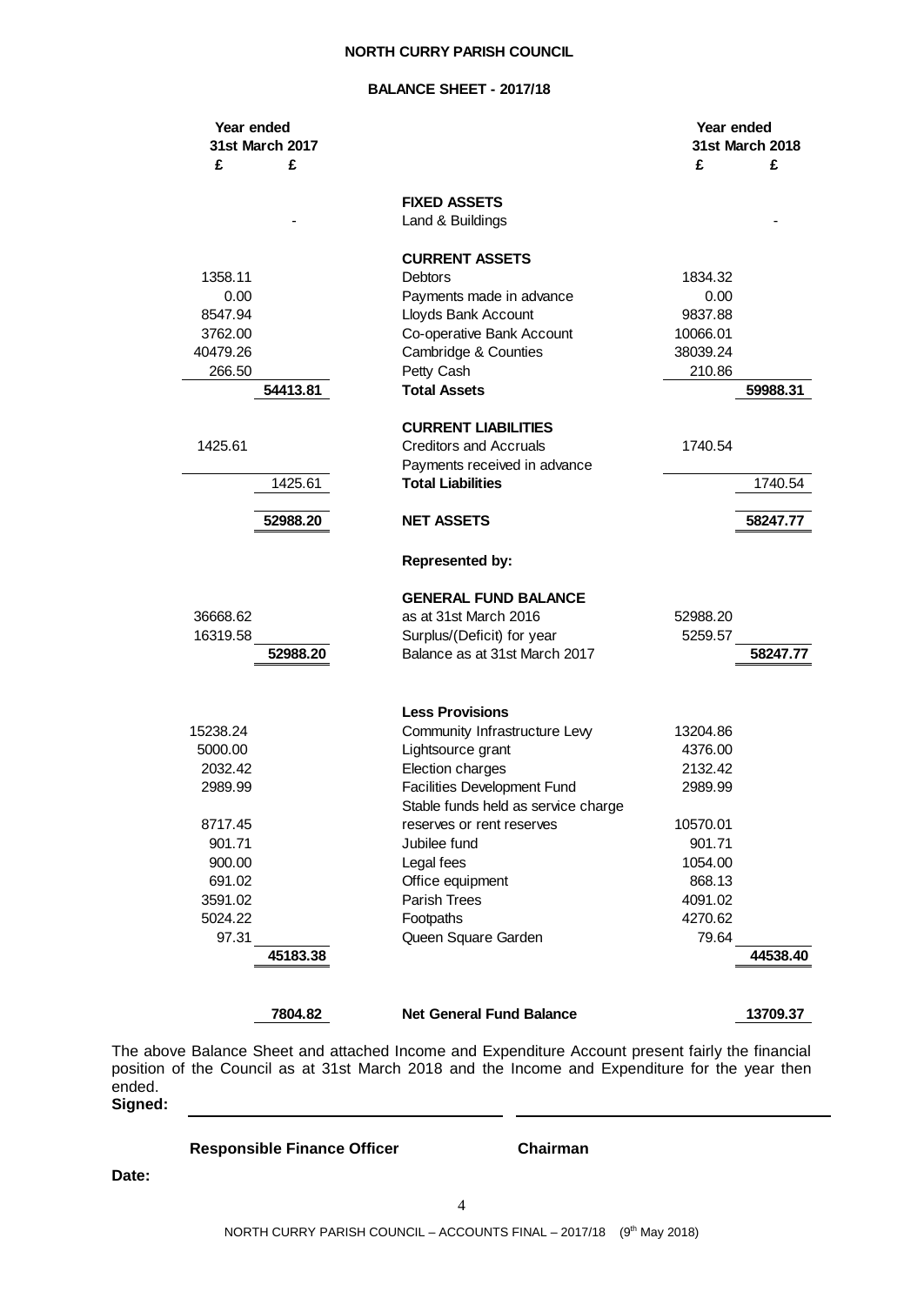#### **NOTES TO THE INCOME AND EXPENDITURE ACCOUNT AND BALANCE SHEET 31ST MARCH 2018**

#### **1. STATEMENT OF ACCOUNTING POLICIES**

#### **a)** General

The general principles adopted in the preparation of the Income and Expenditure Account and the Balance Sheet are those recommended by the Chartered Institute of Public Finance and Accountancy (CIPFA) applicable to Parish and Town Councils with a budgeted income for the year (and two immediately preceding years) less than £500,000 and more than £5,000.

#### **b)** Accounting Concept

The Income and Expenditure Account and Balance Sheet are compiled on the accruals basis of accounting. This means that the amounts due to or from the Council in respect of the financial year but not settled at the year-end are brought into the accounts. The amounts so included are actual or estimated for each line of income and expenditure and any difference between the actual figures and the estimates is reflected in the accounts of the following year.

#### **c)** Significant values

In complying with the Guidance for Local Council Accounts a value has to be fixed below which any adjustment will be deemed to be insignificant. For the current year the value set is £100. Any adjustment for a debtor or creditor less than this figure has been ignored.

### **2. FIXED ASSETS**

| . <i>.</i>                                                                  | Approximate<br>Value (£) |
|-----------------------------------------------------------------------------|--------------------------|
| <b>Community Assets</b>                                                     |                          |
| Village Hall site (Freehold owned by Parish Council, leased to Village Hall |                          |
| Management Committee)                                                       |                          |
| Allotments                                                                  |                          |
| Queen Square Garden                                                         |                          |
| Village Green (Church Road)                                                 |                          |
| Sports Field (White Street)                                                 |                          |

The Parish Council also holds the freehold of the Playing Field, with custodial trustees for the North Curry Playing Field Charity, (Registration No. 304593).

These assets are regarded as Community Assets have no determinable commercial value and therefore have been included at NIL values in accordance with the CIPFA Accounting Guidance Section 4.9.4.

| Other assets                                                               |         |
|----------------------------------------------------------------------------|---------|
| Memorials - Queen Square War and Victoria                                  | 8.724   |
| Benches, Notice Boards, Clocks, Defibrillator and Signs (Street Furniture) | 20.302  |
| Queen Square Garden Walls/Gates and Fences                                 | 9.698   |
| <b>Office Equipment</b>                                                    | 2.119   |
| <b>Town Farm Community Stable</b>                                          | 261.777 |
| White Street Sport Pavilion & shed                                         | 425.000 |

The valuations for these assets are based on insurance values, also in accordance with the CIPFA Accounting Guidance Section 4.9.4. All deeds are held at Ashfords, Ashford Court, Blackbrook Park Avenue, Taunton, Somerset TA1 2PX

#### **3. CURRENT ASSETS**

Debts due to the Council were a total of £1,834.32 comprising VAT repayments.

#### **4. CURRENT LIABILITIES**

Creditors and accruals amounted to £1,740.54, the most significant of these are a sum of £707.04 which was due for payment at the year-end for the Clerk's outstanding salary, £444.60 which was due to TDBC for dog bin emptying and £476.65 due to Paint Pots for the decoration of the Coffee Shop.